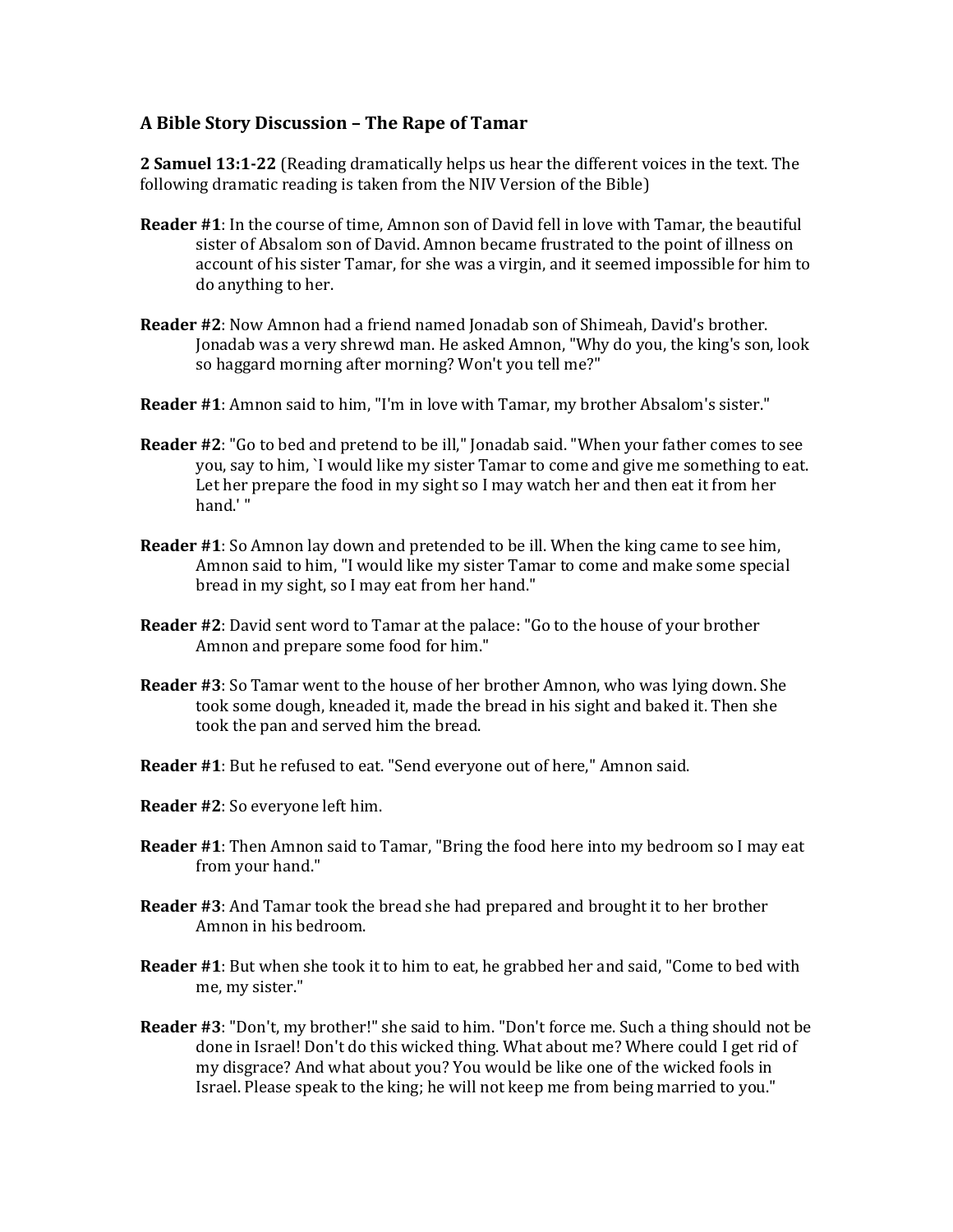**Reader #2**: But he refused to listen to her.

**Reader #1**: And since he was stronger than she, he raped her.

- **Reader #2**: Then Amnon hated her with intense hatred. In fact, he hated her more than he had loved her.
- **Reader #1**: Amnon said to her, "Get up and get out!"
- **Reader #3**: "No!" she said to him. "Sending me away would be a greater wrong than what you have already done to me."
- **Reader #2**: But he refused to listen to her.
- **Reader #1**: He called his personal servant and said, "Get this woman out of here and bolt the door after her."
- **Reader #2**: So his servant put her out and bolted the door after her. She was wearing a richly ornamented robe, for this was the kind of garment the virgin daughters of the king wore.
- **Reader #3**: Tamar put ashes on her head and tore the ornamented robe she was wearing. She put her hand on her head and went away, weeping aloud as she went.

#### **Discussion Questions:**

- 1. Describe your initial reactions to the passage. What do you notice or what stands out to you?
- 2. Take a closer look at the following characters one character at a time and answer the following questions for each one: Amnon, Jonadab, Tamar, Absalom and King David a. What was this person's station in life? Would you say that they were a powerful person, why or why not?

b. Summarize this person's actions in this story. What did they do?

c. Note the choices that each character made at different points in the story (Leading up to the rape, the rape itself, the response afterward). What other choices might have been made instead? How might those alternate choices have changed the outcome of the story?

- 3. What is similar or different about the way rape happens this story and in our current culture today? What is similar or different about the way rape is responded to in this story compared to our culture today?
- 4. What can we take away from this case study?